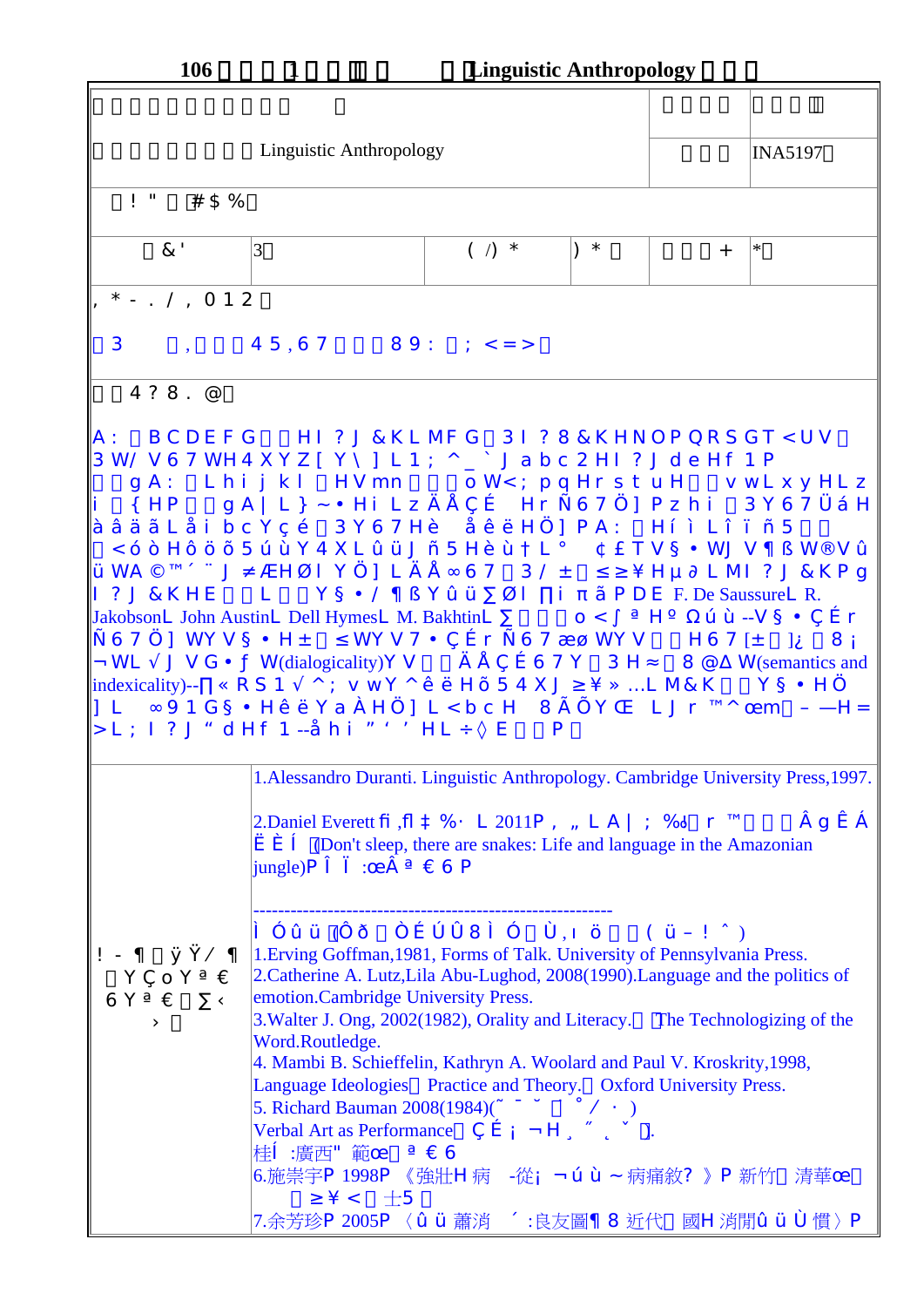|              |              |   |                                                                                                                                                                                                                                                                                                |                                                                                                                                                                                                                                                                                                                                                                                                                                                                                                                                | 《思8 》 L 43(3)L 頁 190-280P                                                                                                      |             |    |    |   |
|--------------|--------------|---|------------------------------------------------------------------------------------------------------------------------------------------------------------------------------------------------------------------------------------------------------------------------------------------------|--------------------------------------------------------------------------------------------------------------------------------------------------------------------------------------------------------------------------------------------------------------------------------------------------------------------------------------------------------------------------------------------------------------------------------------------------------------------------------------------------------------------------------|--------------------------------------------------------------------------------------------------------------------------------|-------------|----|----|---|
| Ï            |              |   |                                                                                                                                                                                                                                                                                                | &配時'                                                                                                                                                                                                                                                                                                                                                                                                                                                                                                                           |                                                                                                                                |             |    |    |   |
| 元j題          |              |   | 内容                                                                                                                                                                                                                                                                                             | 講                                                                                                                                                                                                                                                                                                                                                                                                                                                                                                                              | 示範                                                                                                                             | Ô,          | 其Î | ОÙ |   |
|              |              |   |                                                                                                                                                                                                                                                                                                |                                                                                                                                                                                                                                                                                                                                                                                                                                                                                                                                |                                                                                                                                |             |    |    |   |
| $\bf{L}$     | $\cdot$ 4?   |   |                                                                                                                                                                                                                                                                                                |                                                                                                                                                                                                                                                                                                                                                                                                                                                                                                                                |                                                                                                                                |             |    |    |   |
| 1.<br>評量     | $J + S P$    |   | ,業Yó試Y評量                                                                                                                                                                                                                                                                                       | (1)Y) 同 需積極ò 8 堂− 5 J 報告(佔Ž 績 15%)P<br> (2)Y   ó (佔Ž 績 30%)P<br>$\ $ (3) $\rm{Yr}$ 篇 $\rm{\tilde{A}}$ 小組 $f$ $\qquad$ $\rm{\tilde{l}}$ ) $\,$ i 題 $\rm{\tilde{E}}$ ; Z [ $\qquad$ Ü 料 $\rm{D}$ 蒐集8 &K (empirical data analysis) $\rm{H}^{\rm{s}}$ ´ 報 $\ $<br> 告P 老" 7g 小型 <sup>з ^</sup> E  ° 供< 需H指導P ¦ S 格式Y ñ 8 ¦ .H引用L ØÅ合 ÿ<br> 2.!   È É J !   x = 配合事項(€ 助! Y網站/ 圖 ¦ J Ü 料庫・ )<br>  Ai r : m合   (占1/2A上)Yž ŸY– 5Y小型 <sup>з .</sup> H  P每 ) H同 L須積極ò8<br> ž ŸY報告Y– 5Y° 問LÊg 老" 指導ï LÃ小組ƒ  執r 小型H  J67H經驗 <sup>з</sup> ´ |                                                                                                                                |             |    |    | 刊 |
|              | "生晤<br>談     |   | 排定時<br>Ñ                                                                                                                                                                                                                                                                                       | 地•                                                                                                                                                                                                                                                                                                                                                                                                                                                                                                                             |                                                                                                                                | 連‡ 已式       |    |    |   |
|              |              |   |                                                                                                                                                                                                                                                                                                | HK 227(竹i 校 E-mail:mlchien@faculty.nctu.edu.tw<br>區)                                                                                                                                                                                                                                                                                                                                                                                                                                                                           | 校內&機 (03)5712121-58659<br> (歡迎8老" - 58š H ôJ <sup>3</sup> ´ · 事f, Ãe-mail / 電<br>¥約時N)                                         |             |    |    |   |
|              | 每週進¶ Á       |   |                                                                                                                                                                                                                                                                                                |                                                                                                                                                                                                                                                                                                                                                                                                                                                                                                                                |                                                                                                                                |             |    |    |   |
| 週<br>次       | $\mathbb{R}$ | ≪ |                                                                                                                                                                                                                                                                                                |                                                                                                                                                                                                                                                                                                                                                                                                                                                                                                                                |                                                                                                                                | 進¶ Y内容Y ; 題 |    |    |   |
| $\mathbf{1}$ | 9/11         |   |                                                                                                                                                                                                                                                                                                | 介紹Y ¤ÚY 堂! ö ¤ÚY ôŽ績H評量Y 8 3(<br>網頁8圖   館Ü源YG H 待J 建議Y"生x 互I R 介紹                                                                                                                                                                                                                                                                                                                                                                                                                                                              |                                                                                                                                |             |    |    |   |
| 2            | 9/18         |   | $H^3$ $\hat{m}$ 範圍 The Scope of Linguistic Anthropology( $Dr$ )<br>$8 \nexists$<br>67 - H = > $P(\check{z} \check{Y}:1.1 \sim 1.3, pp1-14)$<br>Duranti, Alessandro 1997. "The Scope of Linguistic Anthropology" In Linguistic<br>Anthropology. Pp.1-22. Cambridge: Cambridge University Press. |                                                                                                                                                                                                                                                                                                                                                                                                                                                                                                                                |                                                                                                                                |             |    |    |   |
| 3            | 9/25         |   | Š 週                                                                                                                                                                                                                                                                                            |                                                                                                                                                                                                                                                                                                                                                                                                                                                                                                                                | $H^3$ $\hat{m}$ 範圍 The Scope of Linguistic Anthropology( $D \Box$ )<br>接續上週進¶L-5 $H_i \rightarrow 5$ œ• $\widehat{AAY}$ 指@Yo8P |             |    |    |   |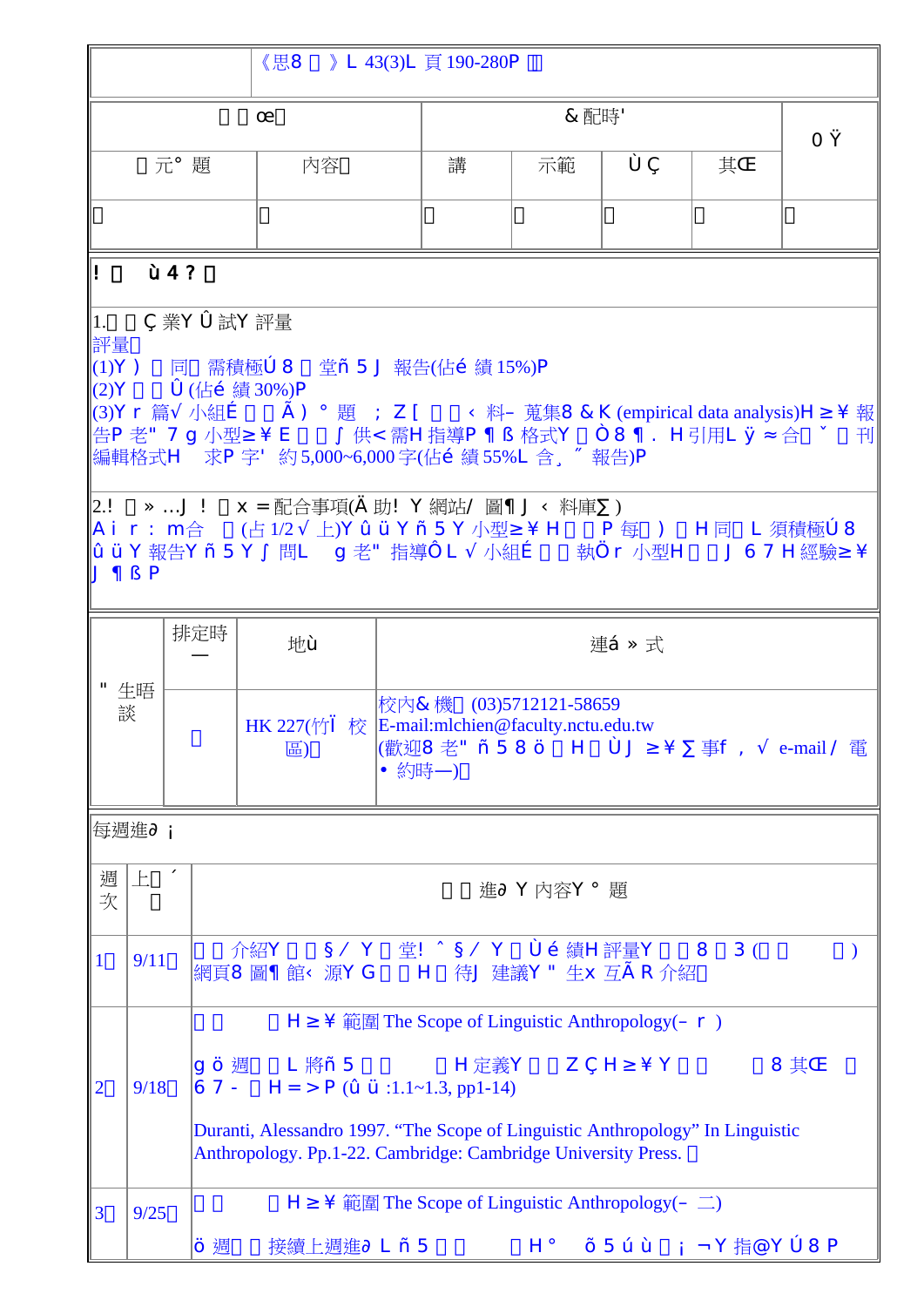|                         |                | $(\check{z}\check{Y}$ :1.4~1.5, pp14-22)                                                                                                                                                                                                                                                                                                                                 |
|-------------------------|----------------|--------------------------------------------------------------------------------------------------------------------------------------------------------------------------------------------------------------------------------------------------------------------------------------------------------------------------------------------------------------------------|
|                         |                | Duranti, Alessandro 1997. "The Scope of Linguistic Anthropology" In Linguistic<br>Anthropology. Pp.1-22.                                                                                                                                                                                                                                                                 |
|                         |                | $H \circledast$ 樣 $\mathbf{\hat{A}}$ Linguistic Diversity( $\mathbf{Dr}$ )                                                                                                                                                                                                                                                                                               |
| $\overline{\mathbf{4}}$ | 10/2           | g š 週       L 將− 5       g     3     (Boas H傳w)Y        Hx GÄY       H多元ÄP<br> (ž Ÿ : 3.1~3.2.3, pp. 51-67)                                                                                                                                                                                                                                                              |
|                         |                | Duranti, Alessandro 1997. "Linguistic Diversity" In Linguistic Anthropology. Pp.51-83.                                                                                                                                                                                                                                                                                   |
| 5                       | 10/9           | National Holiday! (彈A { 假)                                                                                                                                                                                                                                                                                                                                               |
|                         |                | <b>H</b> 多樣 $\AA$ Linguistic Diversity( $D \square$ )                                                                                                                                                                                                                                                                                                                    |
| 6                       | 10/16          | g š 週      L 將 – 5       H多元Ä, 8 "¤ ¥ 6    (speech communities)   從> 想3 •<br>眾聲喧嘩: 多   H ¤ ¥ 6   , ¤ ¥ 6   H界定<br>$(\check{z}\check{Y}$ : 3.3~3.6, pp. 69-83)                                                                                                                                                                                                            |
|                         |                | Duranti, Alessandro 1997. "Linguistic Diversity" In Linguistic Anthropology. Pp.51-83.                                                                                                                                                                                                                                                                                   |
| 7                       | 10/23          | $\dot{\rm o}$ ( 詞 $\rm d$ e $\rm 8$ 申5題)                                                                                                                                                                                                                                                                                                                                 |
|                         |                | $3H±$ 23 $\angle$ É<br>$\mathbf{J}$                                                                                                                                                                                                                                                                                                                                      |
| 8                       | 10/30          | Duranti, Alessandro 1997. "Ethnographic Methods" In Linguistic Anthropology. Pp.84-<br>121.                                                                                                                                                                                                                                                                              |
|                         |                | üý報告小組 <sup>3</sup> ′ " 畫                                                                                                                                                                                                                                                                                                                                                |
| 9                       | 11/6           | (  F 2至4頁L ü ý 報告每組 15 &L 需準O ppt)                                                                                                                                                                                                                                                                                                                                       |
| 10                      | 11/13          | Daniel Everett $\overline{P}$ , $\overline{B}$ à % á L 2011 $\overline{P}$ â $\overline{A}$ L $\overline{A}$   ; $\overline{a}$ ! $\overline{r}$ $\overline{a}$<br>àgæçèéê<br>(Don't sleep, there are snakes) $P \ddot{e}$ i : $\ddot{I}$ $\dot{a} \times \hat{U} \odot P$<br>■r 部 生活<br>r 章 一 <sup>-</sup> 皮拉哈 H世界Y 二章 æç è 河流域Y 三章 跟隨耶穌H代<br>價Y 五章 物質 38儀式H缺乏Y 六章 a 86 |
| 11                      |                | 11/20  進…田野(各小組f 末報告收集 3 Hö 料)(no meeting in class)                                                                                                                                                                                                                                                                                                                      |
|                         |                | 專題Â講(Â講時Ñ擬調整 <i>f</i> 11/28)                                                                                                                                                                                                                                                                                                                                             |
| 12                      | 11/27          | $\rm \hat{A}$ 講題.<br>取向HÄâ 8移±!育<br>$(A)$ linguistic anthropological approach to gender and immigrant education)                                                                                                                                                                                                                                                         |
|                         |                | 講o e 淑敏助> !<br><sub> 明</sub> ∪ ヒ <sub>小(球以)</sub> , :<br> 國立¾DÏ ! <sup>з ´</sup> < Y ! 8 <sup>з ´</sup> ½                                                                                                                                                                                                                                                                |
|                         | $13 \mid 12/4$ | Daniel Everett P, $\beta$ à % á L 2011 P â ã L A $ $ ; ä! r <sup>a</sup><br>agæçèéê                                                                                                                                                                                                                                                                                      |